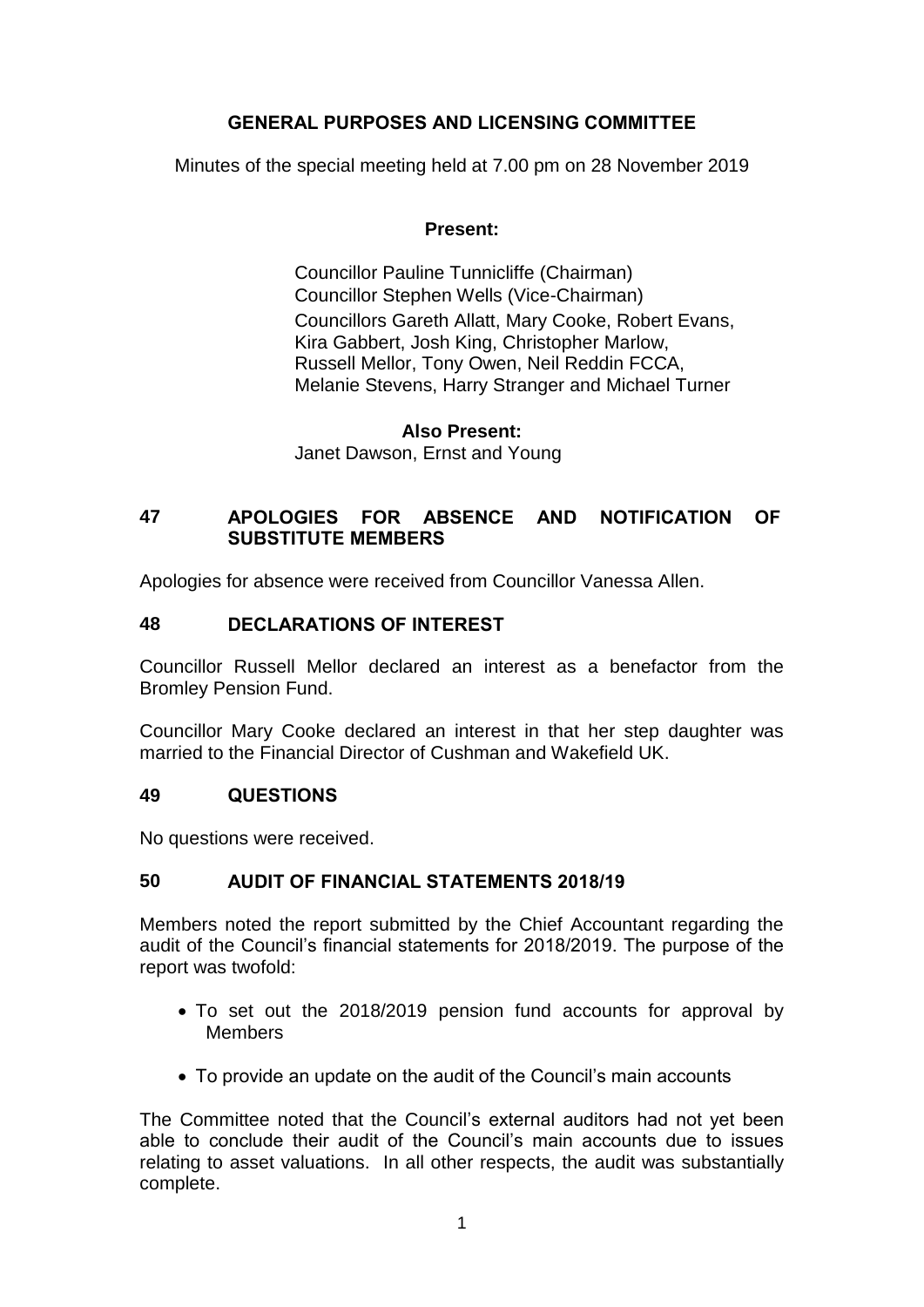The external auditors had identified errors in the external valuation of the Council's land and buildings, and this would need to be rectified. A full revaluation exercise was being undertaken which was hoped to be completed by December 31st.

The Director of Housing, Planning and Regeneration informed Members that 450 properties needed to be re-valued. It was anticipated that a further 60 properties would be revalued by December 31<sup>st</sup>. This would then mean that in the region of 90% to 95% of the total asset value would have been revalued. Two Registered Valuers had been brought in to help with the remaining valuations and a third could be used if required.

A Member suggested that work should begin now on sourcing the third Registered Valuer as this may take time. The Director of Housing, Planning and Regeneration confirmed that work on sourcing the third Registered Valuer was already underway.

The Chairman expressed her thanks to the Director of Housing, Planning and Regeneration, the Chief Accountant, the Director of Finance and the Assistant Director for Strategic Property for the considerable extra hard work that had been required to rectify the situation.

Members were reminded that there had been objections to the Council's accounts for the periods 2016/2017, 2017/2018 and 2018/2019. The objections had been received from the same elector and because of the objections it was still not possible to formally conclude the audits and issue an audit certificate.

A Member asked the Director of Corporate Services for an update regarding the objections to the accounts. The Director responded that most of the questions raised through the external auditors had now been answered.

The Director of Finance pointed out that Ernst and Young could not progress matters, as KPMG needed to finish their work regarding the previous years' objections first. KPMG had requested a meeting with the Chief Accountant and the Director of Environment and Public Protection during which it was hoped matters could be finalised.

A Member asked about internal checks on the original valuations and asked what would be done in the future to make sure there was no repetition. The Director of Housing, Planning and Regeneration assured that this was being reviewed, and that the appropriate controls would be in place going forward.

A Member raised the issue of no internal checks being undertaken on the original Cushman and Wakefield valuations and asked what would be done in the future to make sure this was not repeated. The Director of Housing, Planning and Regeneration assured that this was being reviewed, and that the appropriate controls would be in place going forward.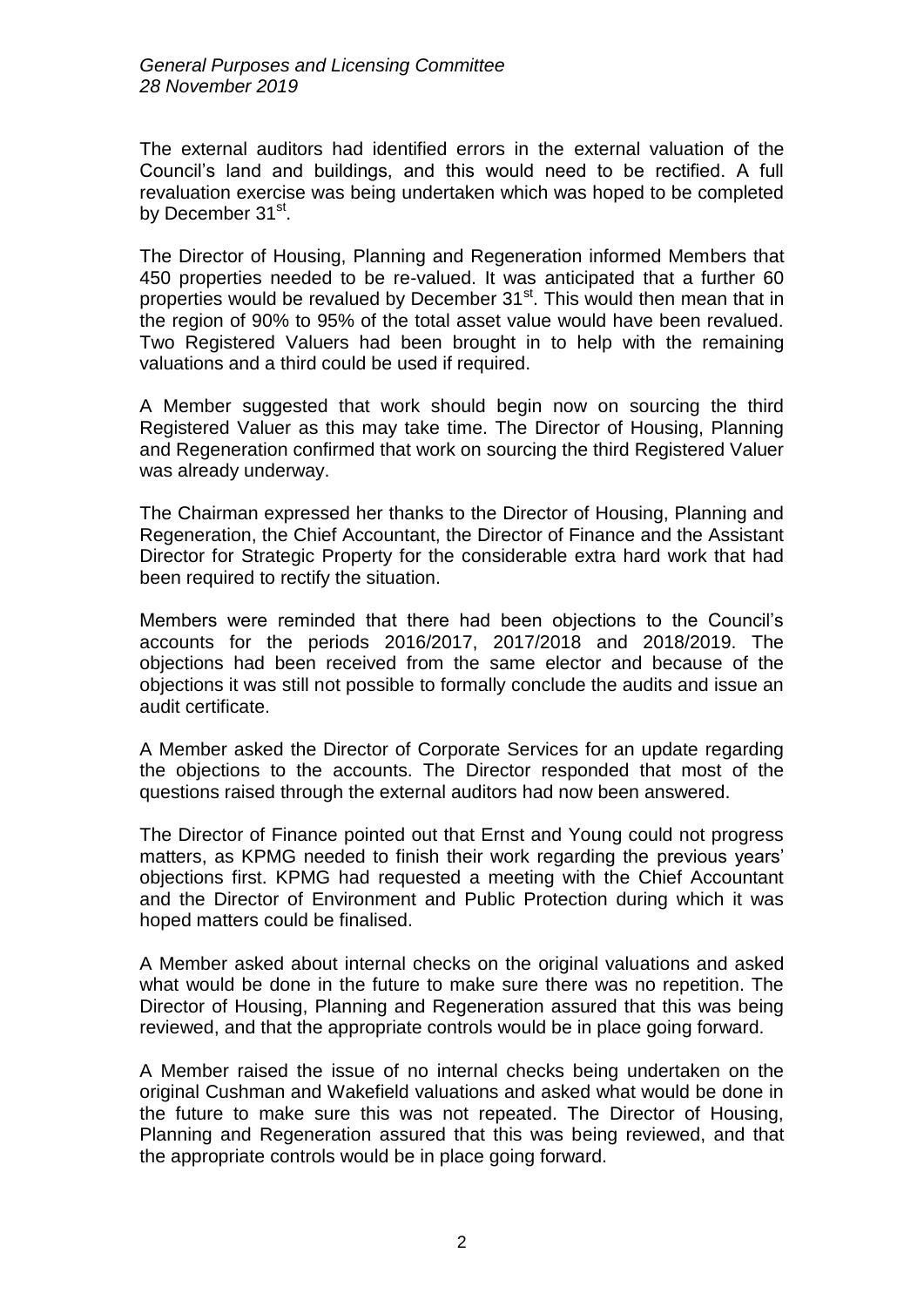A Member asked if the recommendations relating to the Pension Fund Accounts could go to the Pensions and Investment Sub-Committee for their information and comment, and this was agreed.

Members were briefed that the audit of the pension fund accounts was substantially complete and were therefore requested to approve the pension fund accounts for 2018/2019. They were pleased to note that for the period 2018/2019, the net assets of the fund had increased by £72m.

Janet Dawson (Ernst and Young) attended to answer any questions that the Committee wanted to raise with the External Auditors.

She advised that the covering report provided a good overview of the work that the auditors had done and their audit results report provided further detail. Their work included an assessment of the control environment and whilst no significant deficiencies relating to internal control had been identified, there were some recommendations where internal control should be improved. She also confirmed that there were no unadjusted audit differences in the accounts.

She advised that the external auditor had to be satisfied that the Council had made proper arrangements for securing economy, efficiency and effectiveness in its use of resources; Ernst and Young were satisfied that this was the case. Ms Dawson asked for Ernst and Young's conclusion on their independence and objectivity to be noted, along with their comments relating to materiality, assessment of risk and asset valuations.

A Member asked if keeping the main accounts and pension fund accounts separate involved just adding a field identifying each entity or something more complex. Ms Dawson responded that it was her understanding that the Council's current financial system was unable to do this.

*(Post Meeting Note—A Member has requested that the Director of Finance investigate the estimated cost of the system upgrade).* 

A Member was pleased to note the high returns that the Council had obtained from investment income.

The Committee noted the report and accepted the report's recommendations.

## **RESOLVED that**

**(1) The Committee approves the Council's pension fund accounts for 2018/2019.**

**(2) In accordance with the requirements of the Accounts and Audit Regulations 2015, the Committee authorises the Chairman to sign and**